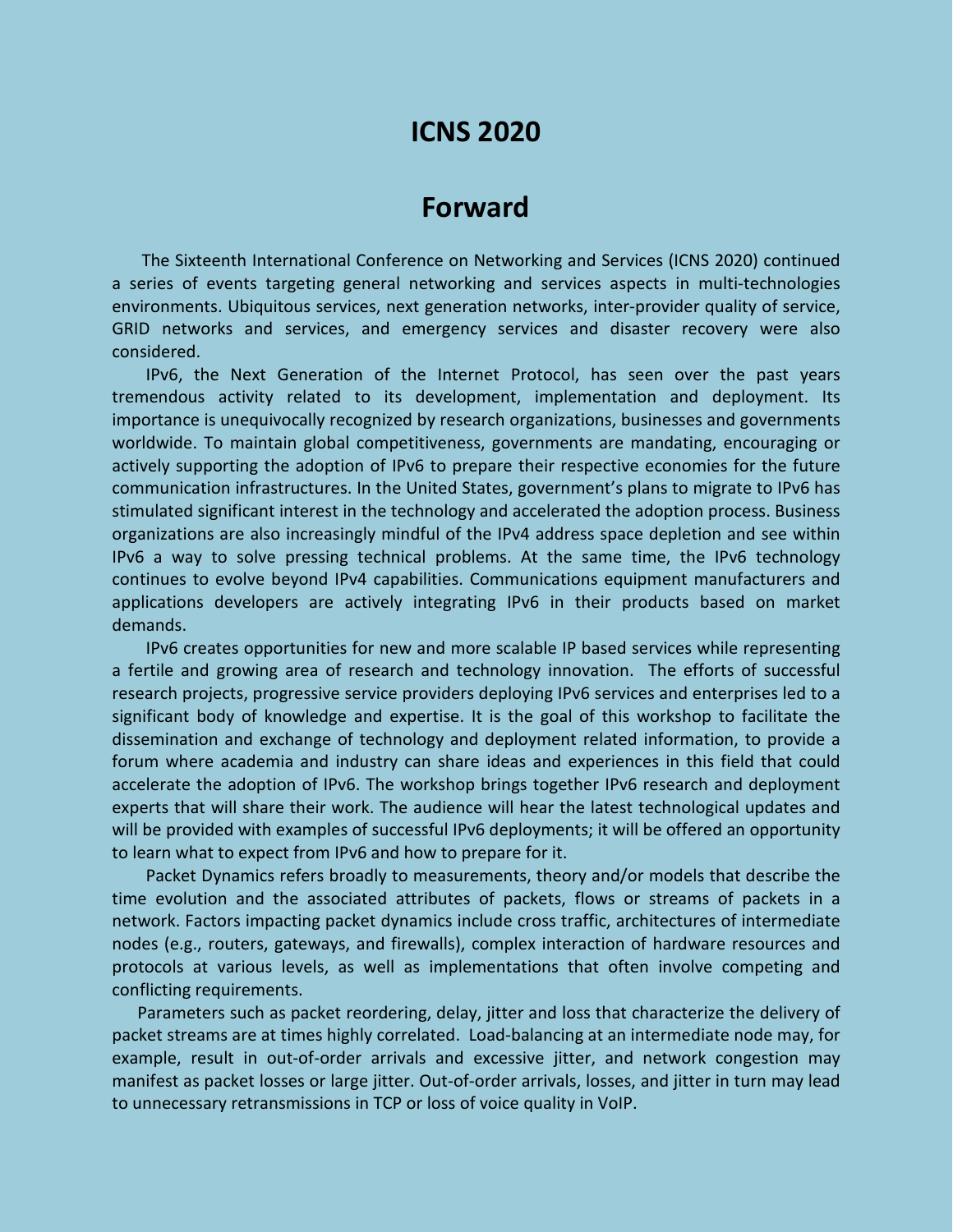With the growth of the Internet in size, speed and traffic volume, understanding the impact of underlying network resources and protocols on packet delivery and application performance has assumed a critical importance. Measurements and models explaining the variation and interdependence of delivery characteristics are crucial not only for efficient operation of networks and network diagnosis, but also for developing solutions for future networks.

Local and global scheduling and heavy resource sharing are main features carried by Grid networks. Grids offer a uniform interface to a distributed collection of heterogeneous computational, storage and network resources. Most current operational Grids are dedicated to a limited set of computationally and/or data intensive scientific problems.

Optical burst switching enables these features while offering the necessary network flexibility demanded by future Grid applications. Currently ongoing research and achievements refers to high performance and computability in Grid networks. However, the communication and computation mechanisms for Grid applications require further development, deployment and validation.

We take here the opportunity to warmly thank all the members of the ICNS 2020 technical program committee, as well as all the reviewers. The creation of such a high quality conference program would not have been possible without their involvement. We also kindly thank all the authors who dedicated much of their time and effort to contribute to ICNS 2020. We truly believe that, thanks to all these efforts, the final conference program consisted of top quality contributions. We also thank the members of the ICNS 2020 organizing committee for their help in handling the logistics of this event.

## **ICNS 2020 Chairs**

## **ICNS 2020 Steering Committee**

Eugen Borcoci, University "Politehnica" of Bucharest (UPB), Romania Mary Luz Mouronte López, Universidad Francisco de Vitoria – Madrid, Spain Carlos Becker Westphall, Federal University of Santa Catarina, Brazil Jeff Sedayao, Intel Corporation, USA Alex Sim, Lawrence Berkeley National Laboratory, USA Juraj Giertl, T-Systems, Slovakia Ivan Ganchev, University of Limerick, Ireland, Plovdiv University "Paisii Hilendarski", Bulgaria

## **ICNS 2020 Publicity Chair**

Joseyda Jaqueline More, Universitat Politecnica de Valencia, Spain Marta Botella-Campos, Universitat Politecnica de Valencia, Spain

## **ICNS 2020 Industry/Research Advisory Committee**

Steffen Fries, Siemens, Germany Sathiamoorthy Manoharan, University of Auckland, New Zealand Massimo Villari, Universita' di Messina, Italy Éric Renault, Institut Mines-Télécom - Télécom SudParis, France Young-Joo Suh, POSTECH (Pohang University of Science and Technology), Korea